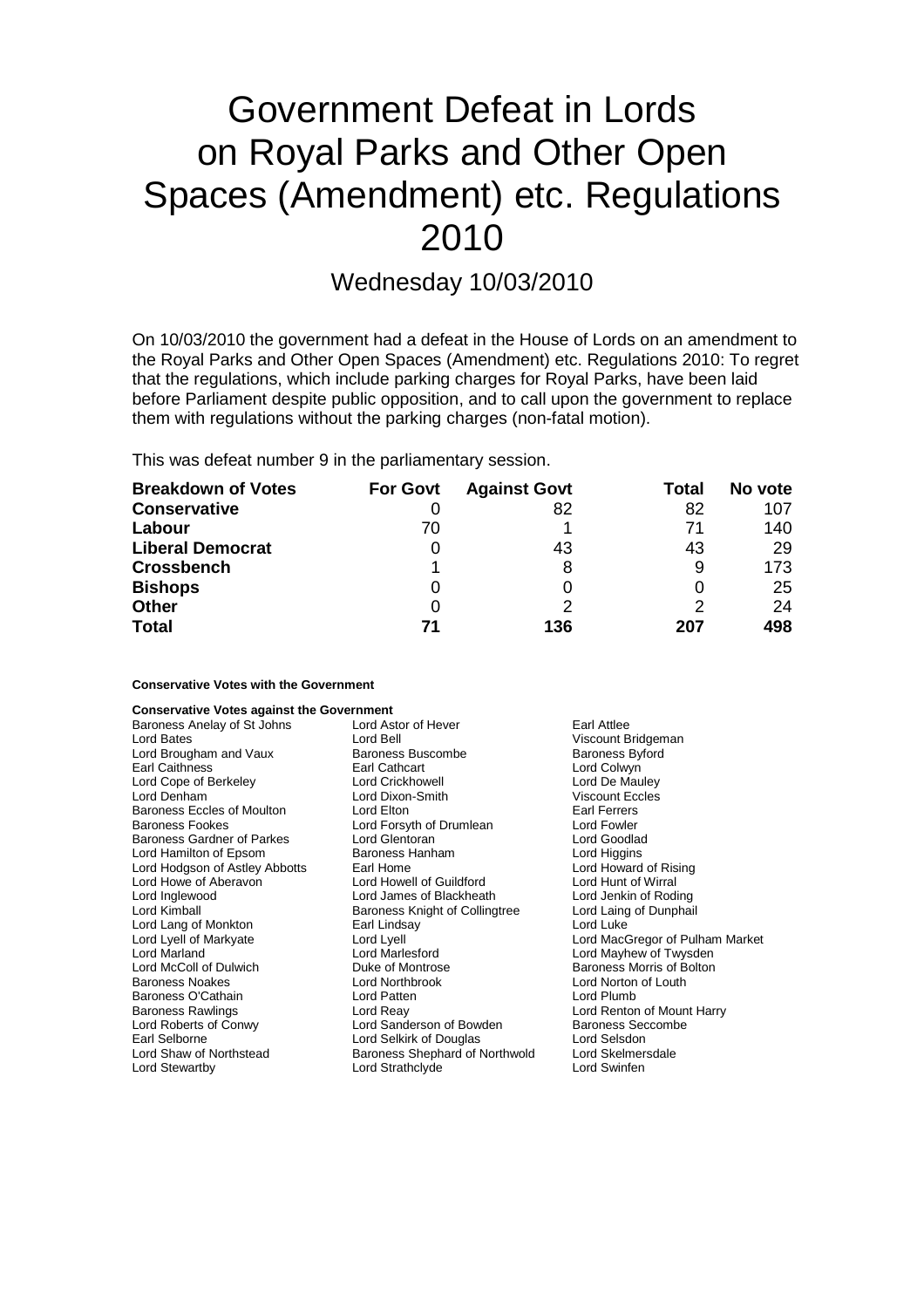Lord Taylor of Holbeach **Lord Trefgarne** Cord Trenchard<br>
Lord Trimble **Cord Cord Cord Cord Cord Treft Cord Trimble**<br>
Lord Waddington Baroness Wilcox

Baroness Verma

## **Labour Votes with the Government**<br>Lord Acton

Lord Brooke of Alverthorpe Lord Brookman<br>
Lord Clark of Windermere Baroness Crawley Baroness Hollis of Heigham<br>Lord Hunt of Kings Heath Lord Patel of Bradford Lord Pendry<br>
Lord Puttnam Lord Rosser Baroness Royall of Blaisdon Baroness Wilkins

Baroness Adams of Craigielea Baroness Andrews Lord Bach Lord Bassam of Brighton Lord Bhattacharyya Examples Blackstone Example 2011 Lord Borrie<br>
Lord Bradley Corp. Lord Brett Lord Brett<br>
Lord Boyd of Duncansby Lord Bradley Lord Brett<br>
Lord Brooke of Alverthorpe Lord Brookman Lord Campbell-Savours Lord Clark of Windermere **Baroness Crawley Lord Davidson of Glen Clova**<br>
Lord Davies of Oldham Lord Davies of Coity **Baroness Dean of Thornton-I** Lord Desai **Lord Dubs Lord Dubs Lord Elder** Lord Evans of Parkside **Baroness Farrington of Ribbleton** Lord Faulkner of Worcester<br>
Lord Foster of Bishop Auckland Baroness Gale **Lord Gilbert** Lord Foster of Bishop Auckland Baroness Gale [15] Lord Gilbert Lord Gilbert<br>Baroness Golding Baroness Gould of Potternewton Lord Graham of Edmonton Baroness Gould of Potternewton Lord Graham<br>Lord Haskel Lord Haworth Lord Hart of Chilton **Communist Control Haskel Communist Control** Lord Haworth Lord Haworth Baroness Hollis of Heigham Lord Hoyle **Lord Hayang Lord Hughes of Woodside** Runt Comes dones of Whitchurch Lord Judd<br>
Lord Macdonald of Tradeston Lord Mack Lord Lea of Crondall **Lord Macdonald of Tradeston** Lord Mackenzie of Framwellgate Lord MacKenzie of Culkein Lord Maxton Cord Caroley Baroness Morgan of Drefelin<br>
Lord Morgan Cord Baroness Morris of Yardley Cord Parekh Exaroness Morris of Yardley **Lord Parekh**<br> **Lord Pendry Corporation**<br>
Baroness Pitkeathley Lord Rosser **Lord Rowlands**<br>
Lord Sawyer **Lord Rowlands**<br>
Lord Sawyer **Baroness** Scotland of Asthal Lord Sewel (2008)<br>
Lord Stone of Blackheath (2008) Baroness Symons of Vernham Dean (2008) Baroness Thornton Baroness Symons of Vernham Dean Lord Tomlinson **Lord Tunnicliffe** Baroness Wall of New Barnet

Baroness Dean of Thornton-le-Fylde

**Labour Votes against the Government** Baroness Hilton of Eggardon

#### **Liberal Democrat Votes with the Government**

## **Liberal Democrat Votes against the Government**

Baroness Garden of Frognal Lord Goodhart<br>
Lord Kirkwood of Kirkhope Lord Lester of Herne Hill Baroness Thomas of Winchester Baroness Tonge<br>
Lord Wallace of Saltaire Baroness Walmsley Baroness Williams of Crosby

Lord Addington **Lord Alderdice** Lord Ashdown of Norton-sub-Hamdon<br>
Lord Avebury **Corporation**<br>
Lord Avebury **Corporation Corporation**<br>
Lord Bradshaw Baroness Barker Lord Burnett Lord Chidgey Lord Clement-Jones Lord Dykes **Consumerse Baroness Falkner of Margravine**<br>Lord Goodhart **Baroness Harris of Richmond** Lord Kirkwood of Kirkhope Lord Lester of Herne Hill Lord Livsey of Talgarth<br>
Baroness Maddock Lord McNally Lord McNally Baroness Maddock **Earl Mar and Kellie** Lord McNally **Communist Communist Communist Communist Communist Communist Communist Communist Communist Communist Communist Communist Communist Communist Communist Communist Communist** Baroness Nicholson of Winterbourne Lord Redesdale Lord Rennard Lord Roberts of Llandudno Lord Rodgers of Quarry Bank Baroness Scott of Needham Market Lord Shutt of Greetland<br>
Lord Smith of Clifton **Barone** Lord Steel of Aikwood Lord Taverne Lord Smith of Clifton Lord Steel of Aikwood Lord Taverne Baroness Thomas of Walliswood Lord Thom<br>Baroness Tonge Lord Tope

Lord Watson of Richmond